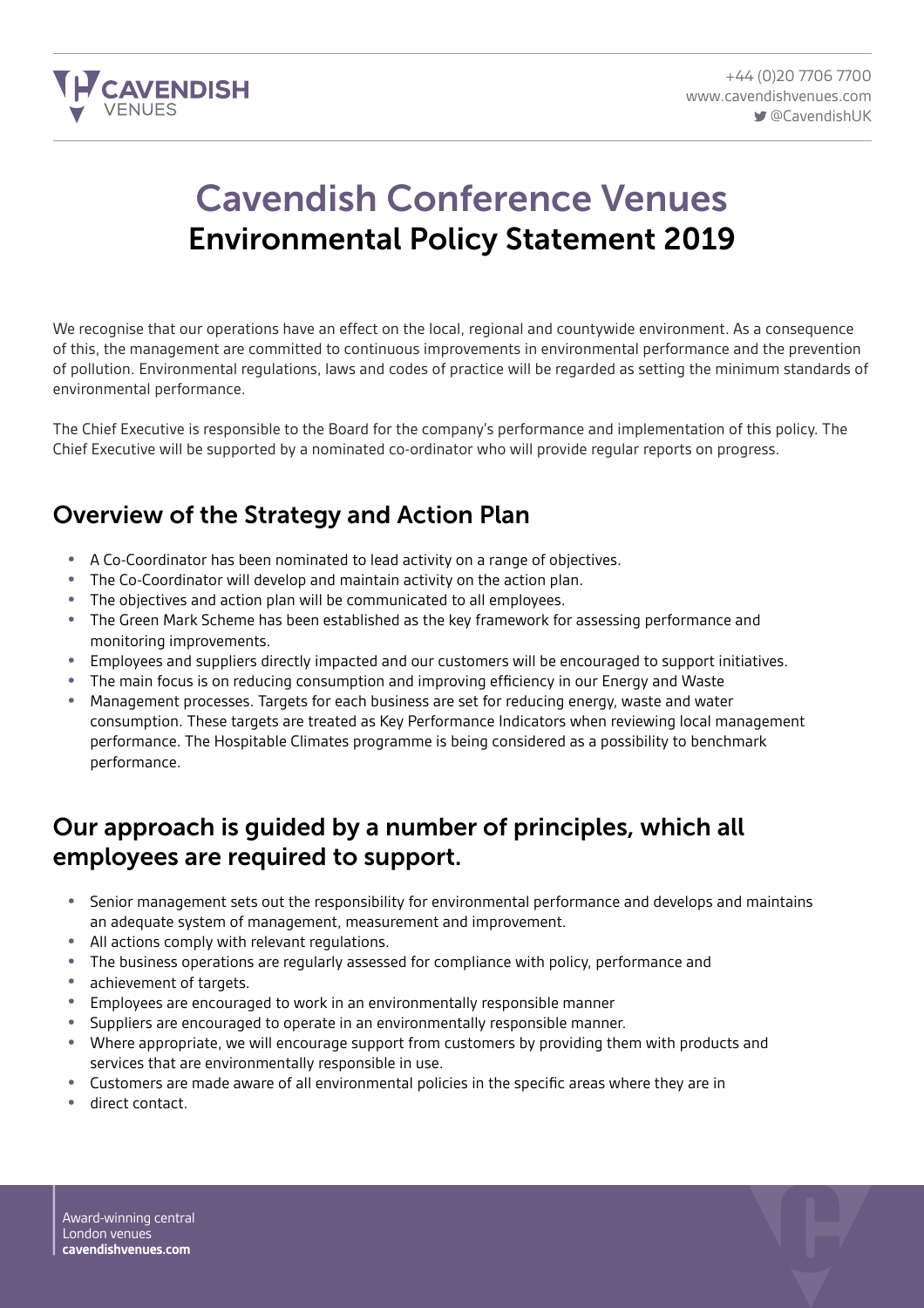

• The company discusses and reviews action plan progress and performance against targets on a regular basis across all levels of the organisation.

## Key Elements:

## Management System / Communication

- Activity is lead by the Co-Coordinator He / She is supported by a nominated standard bearer at each venue. These standard bearers have the responsibility for communicating issues at regular meetings.
- The Green mark scheme is being used as a basis for setting improvement targets, and measuring progress across all areas covered by the policy.
- League tables will be published showing individual venue scores with each venue responsible for their own local action plan.
- The Company blog is used as the principal point of communication. Employee engagement is critical to the success of this policy and the sharing of best practice and successes.
- Performance against consumption targets is published on the website. This performance will form a key part of the businesses Performance Management review process.
- Mechanical and Electrical maintenance contracts place a duty on the contractor to inform the company of plant operating at low efficiency, and to advise of further measures that may reduce energy consumption.
- Preventive Maintenance contracts are in place for all major plant and critical operating equipment.<br>• Contractor performance is reviewed requierly. Additional audits are conducted by external provider
- Contractor performance is reviewed regularly. Additional audits are conducted by external providers e.g. Envirowise to identify specific opportunities to reduce consumption, improve process and measure contractor performance.
- Electrical fittings and consumables are purchased with regard to 'efficiency'.
- Green Power as defined as free of the Governments Carbon Levy will be purchased wherever such purchases are within are control.
- The management plan sets out targets for reductions in energy consumption. Targets will be set for the reduction of water consumption and associated waste following benchmarking exercises and the reports of specialist consultancies.Improvements will be delivered through awareness programmes, flow restriction technology, excess capacity reduction and infrastructure maintenance.

## Suppliers

- Targets will be set for the reduction of our landfill waste output and for the increased use of recycling where commercially viable.
- The use of print paper and ink will be reduced through the continued development of our IT infrastructure and improved staff awareness.
- Suppliers are encouraged to have a valid and active environmental policy.
- When dealing with our suppliers we are increasingly including elements of sustainability and environmental awareness.
- All purchases must be made with reference to our purchasing policy, there is a strict plan for phasing in higher levels of sustainability.
- An active policy of encouraging the use of public transport has been established and is monitored through transport surveys. Load sharing and localisation is encouraged as per the purchasing policy.

Award-winning central London venues **cavendishvenues.com**